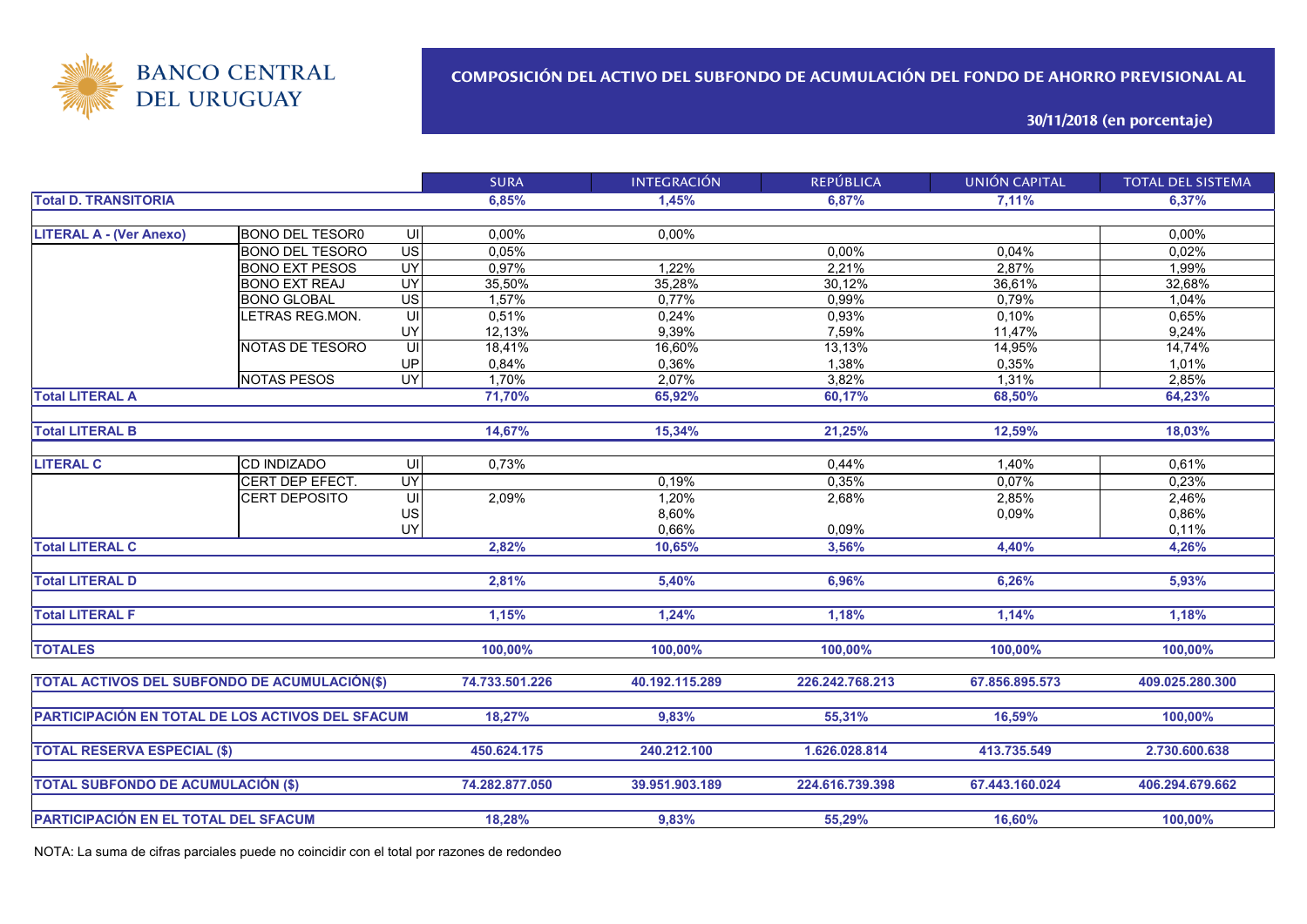# **A N E X O**

#### **MAYOR O IGUAL AL 2% DEL SUBFONDO DE ACUMULACIÓN** *30/11/18* **DETALLE DE LOS INSTRUMENTOS QUE COMPONEN EL LITERAL A CON PARTICIPACIÓN**

| COMPOSICIÓN LITERAL 'A'                             |                             |    |        |                                   |
|-----------------------------------------------------|-----------------------------|----|--------|-----------------------------------|
| <b>TIPO DE INSTRUMENTO</b>                          | <b>INSTRUMENTO</b>          |    |        | MONEDA % S/ACT FAP TOT. SISTEMA % |
| <b>BONOS DEL TESORO (BT - BL)</b>                   | <b>INSTRUMENTOS VARIOS</b>  | UI | 0.00%  |                                   |
|                                                     | <b>INSTRUMENTOS VARIOS</b>  | US | 0.02%  |                                   |
|                                                     | <b>SUB TOTAL</b>            |    |        | 0,02%                             |
| <b>BONOS EXTERNOS PESOS (BEPN)</b>                  | <b>INSTRUMENTOS VARIOS</b>  | UY | 1,99%  |                                   |
|                                                     | <b>SUB TOTAL</b>            |    |        | 1,99%                             |
| <b>BONOS EXTERNOS REAJUSTABLES (BEUY)</b>           | BEUY 00060 R270405EUYF      | UY | 6,27%  |                                   |
|                                                     | BEUY 00060 R281215EUYF      | UY | 13,40% |                                   |
|                                                     | BEUY 00060 R300710EUYF      | UY | 7.73%  |                                   |
|                                                     | BEUY 00060 R370626EUYF      | UY | 5,29%  |                                   |
|                                                     | <b>SUB TOTAL</b>            |    |        | 32.68%                            |
| <b>BONOS GLOBALES (BE)</b>                          | <b>INSTRUMENTOS VARIOS</b>  | US | 1,04%  |                                   |
|                                                     | <b>SUB TOTAL</b>            |    |        | 1,04%                             |
| LETRAS DE REGULACIÓN MONETARIA (LBUI)               | <b>INSTRUMENTOS VARIOS</b>  | UI | 0,65%  |                                   |
|                                                     | <b>SUB TOTAL</b>            |    |        | 0,65%                             |
| LETRAS DE REGULACIÓN MONETARIA CUPÓN 0 (LRM Y LRUI) | <b>INSTRUMENTOS VARIOS</b>  | UY | 9.24%  |                                   |
|                                                     | <b>SUB TOTAL</b>            |    |        | 9,24%                             |
| <b>NOTAS DEL TESORO (NAUI)</b>                      | NAUI 0006000013EUIF20250525 | UI | 2,94%  |                                   |
|                                                     | NAUI 0006000019EUIF20220927 | UI | 2,14%  |                                   |
|                                                     | NAUI 0006000021EUIF20251126 | U  | 2,55%  |                                   |
|                                                     | NAUI 0006000024EUIF20211229 | U  | 3,61%  |                                   |
|                                                     | <b>INSTRUMENTOS VARIOS</b>  | UI | 3,49%  |                                   |
|                                                     | <b>SUB TOTAL</b>            |    |        | 14,74%                            |
| <b>NOTAS DEL TESORO (NAUP)</b>                      | <b>INSTRUMENTOS VARIOS</b>  | UP | 1.01%  |                                   |
|                                                     | <b>SUB TOTAL</b>            |    |        | 1,01%                             |
| <b>NOTAS PESOS</b>                                  | NA 0006000008EUYF20200729   | UY | 2,85%  |                                   |
|                                                     | <b>SUB TOTAL</b>            |    |        | 2,85%                             |
| TOTAL INSTRUMENTOS LITERAL 'A'                      |                             |    | 64,23% | 64,23%                            |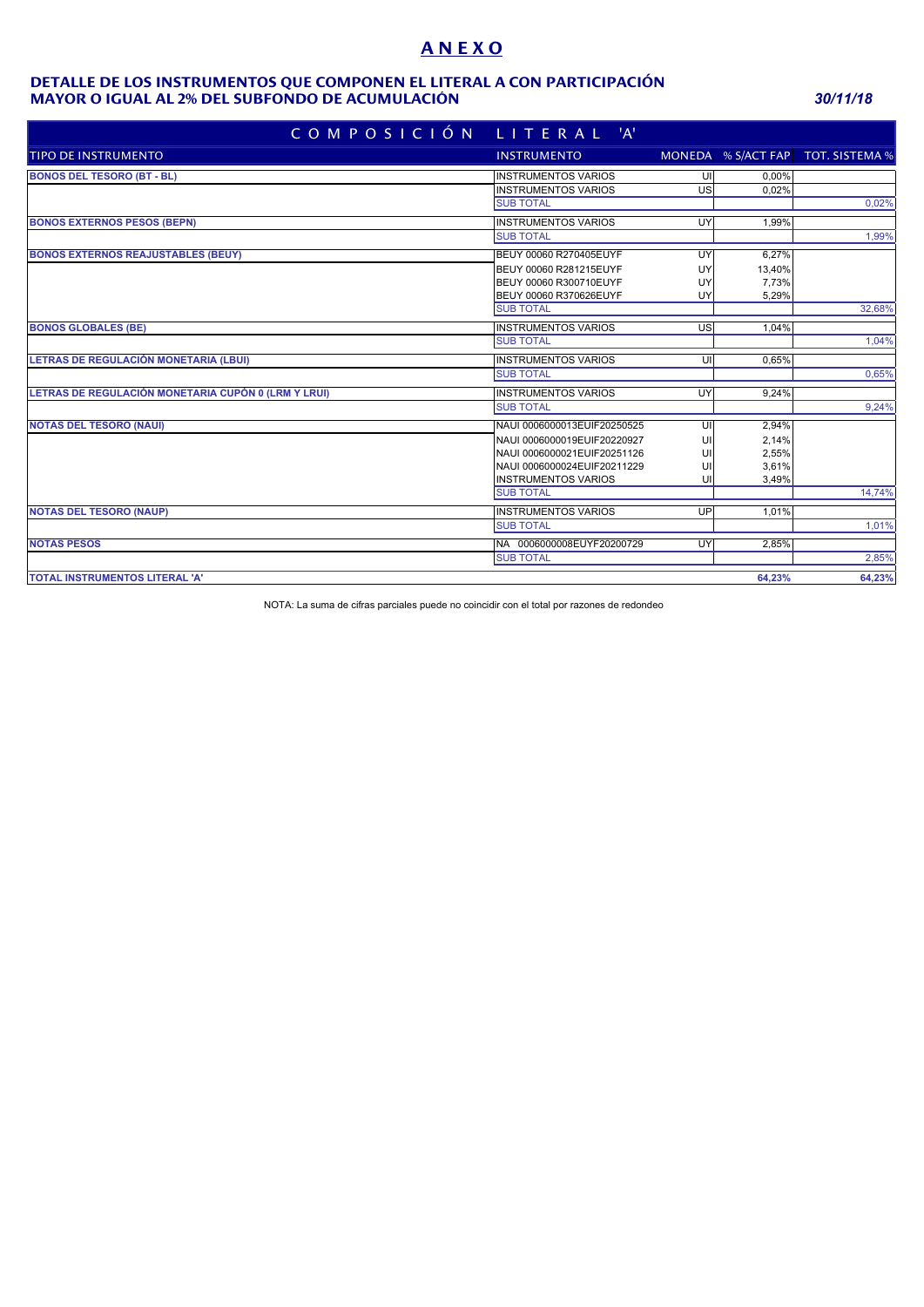

#### **COMPOSICIÓN DEL ACTIVO DEL SUBFONDO DE RETIRO DEL FONDO DE AHORRO PREVISIONAL AL**

**30/11/2018 (en porcentaje)**

|                                                 |                        |                          | <b>SURA</b>    | <b>INTEGRACIÓN</b> | <b>REPÚBLICA</b> | <b>UNIÓN CAPITAL</b> | <b>TOTAL DEL SISTEMA</b> |
|-------------------------------------------------|------------------------|--------------------------|----------------|--------------------|------------------|----------------------|--------------------------|
| <b>Total D. TRANSITORIA</b>                     |                        |                          | 9,47%          | 5,67%              | 5,41%            | 6,31%                | 6,19%                    |
|                                                 |                        |                          |                |                    |                  |                      |                          |
| <b>LITERAL G - (Ver Anexo)</b>                  | <b>BONO DEL TESOR0</b> | UI                       | 0,42%          | 0,05%              |                  | 0,80%                | 0,19%                    |
|                                                 | <b>BONO DEL TESORO</b> | $\overline{\mathsf{us}}$ |                |                    | 0.19%            |                      | 0,12%                    |
|                                                 | <b>BONO EXT PESOS</b>  | UY                       |                |                    | 1,22%            | 0,03%                | 0,77%                    |
|                                                 | <b>BONO GLOBAL</b>     | US                       |                |                    |                  | 0,51%                | 0,08%                    |
|                                                 | LETRAS REG.MON.        | UI                       | 9,80%          | 10,85%             | 13,66%           | 8,75%                | 12,13%                   |
|                                                 |                        | UY                       | 40,19%         | 25,42%             | 29,40%           | 28,43%               | 30,67%                   |
|                                                 | NOTAS DE TESORO        | UI                       | 15,56%         | 30,20%             | 21,29%           | 24,34%               | 21,44%                   |
|                                                 | <b>NOTAS PESOS</b>     | UY                       | 9.08%          | 7,77%              | 7,45%            | 10,06%               | 8,12%                    |
| <b>Total LITERAL G</b>                          |                        | 75,05%                   | 74,29%         | 73,20%             | 72,91%           | 73,52%               |                          |
|                                                 |                        |                          |                |                    |                  |                      |                          |
| <b>LITERAL H</b>                                | <b>CD INDIZADO</b>     | UI                       |                | 0,44%              |                  |                      | 0,03%                    |
|                                                 | CERT DEP EFECT.        | UY                       |                | 1,95%              | 0,50%            |                      | 0,44%                    |
|                                                 | <b>CERT DEPOSITO</b>   | UI                       | 11,05%         | 6,29%              | 11,98%           | 15,92%               | 12,06%                   |
|                                                 |                        | US                       |                | 5,98%              | 2,18%            |                      | 1,76%                    |
|                                                 |                        | UYl                      |                |                    | 0,82%            |                      | 0,51%                    |
| <b>Total LITERAL H</b>                          |                        |                          | 11,05%         | 14,66%             | 15,47%           | 15,92%               | 14,80%                   |
| <b>Total LITERAL I</b>                          |                        |                          | 1,36%          | 2,48%              | 3,01%            | 1,87%                | 2,55%                    |
| <b>Total LITERAL K</b>                          |                        |                          | 3,07%          | 2,90%              | 2,91%            | 2,99%                | 2,94%                    |
| <b>TOTALES</b>                                  |                        |                          | 100.00%        | 100,00%            | 100,00%          | 100,00%              | 100.00%                  |
| <b>TOTAL ACTIVOS DEL SUBFONDO DE RETIRO(\$)</b> |                        |                          | 14.683.905.981 | 6.154.837.113      | 59.117.472.703   | 14.269.160.048       | 94.225.375.844           |
| PARTICIPACIÓN EN TOTAL DE LOS ACTIVOS DEL SFRET |                        |                          | 15,59%         | 6,53%              | 62,74%           | 15,14%               | 100,00%                  |